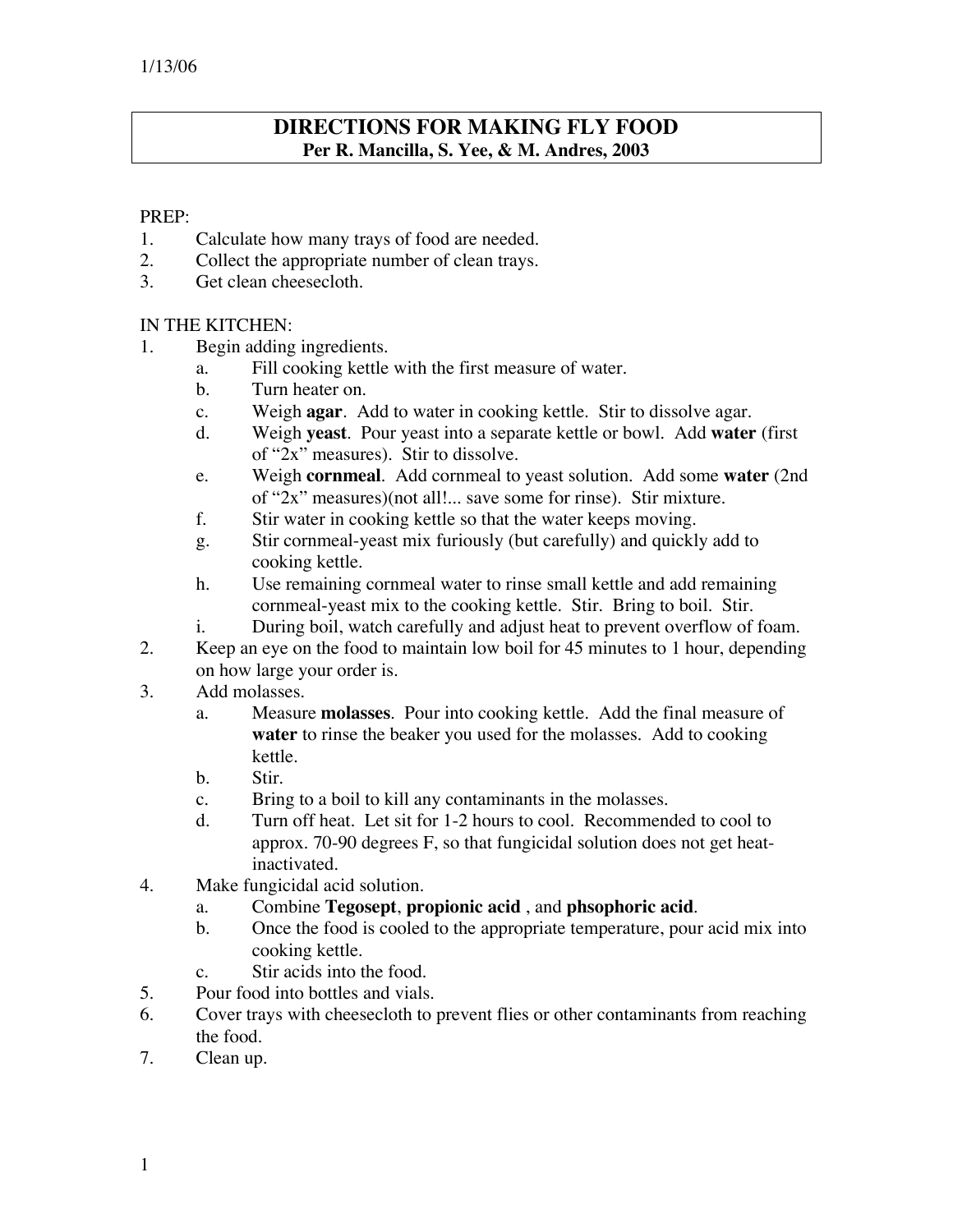## FINISH:

- 1. Arrange trays for cooling and drying to reduce condensation.
- 2. Leave trays to dry for 12-24 hours.
- 3. Cover trays with bags. Label each bag with the date food was made and refrigerate.

| 1 order ( $\sim$ 22 trays) |                 |  |
|----------------------------|-----------------|--|
| 22.5 L                     | water           |  |
| 324                        | gm agar         |  |
| 449                        | gm yeast        |  |
| 1800                       | gm cornmeal     |  |
| $(2x)$ 2400 ml             | water           |  |
| 2400 ml                    | molasses        |  |
| $1774$ ml                  | water           |  |
| 240 ml                     | Tegosept        |  |
| 86 ml                      | propionic acid  |  |
| $17 \text{ ml}$            | phosphoric acid |  |

| 2 orders $({\sim} 43 \text{ trays})$ |                 |
|--------------------------------------|-----------------|
| 45 L                                 | water           |
| 646                                  | gm agar         |
| 900                                  | gm yeast        |
| 3600                                 | gm cornmeal     |
| $(2x)$ 4800 ml                       | water           |
| 4800 ml                              | molasses        |
| 3549 ml                              | water           |
| 480 ml                               | Tegosept        |
| $173$ ml                             | propionic acid  |
| $35$ ml                              | phosphoric acid |

|         | 1.5 orders $({\sim} 32 \text{ trays})$ |
|---------|----------------------------------------|
| 33.75 L | water                                  |

| 484             | gm agar         |
|-----------------|-----------------|
| 675             | gm yeast        |
| 2700            | gm cornmeal     |
| $(2x)$ 3600 ml  | water           |
| 3600 ml         | molasses        |
| $2662$ ml       | water           |
| 360 ml          | Tegosept        |
| $108$ ml        | propionic acid  |
| $26 \text{ ml}$ | phosphoric acid |
|                 |                 |

#### *To make Tegosept solution:*

300 gm p-hydroxybenzoic acid 1 L 200 proof ethanol

Place ethanol, beaker and magnetic stirbar onto an electric stirrer, activate, and pour in the p-hydroxybenzoic acid. Continue stirring for 15 min. or until all of the acid is completely dissolved.